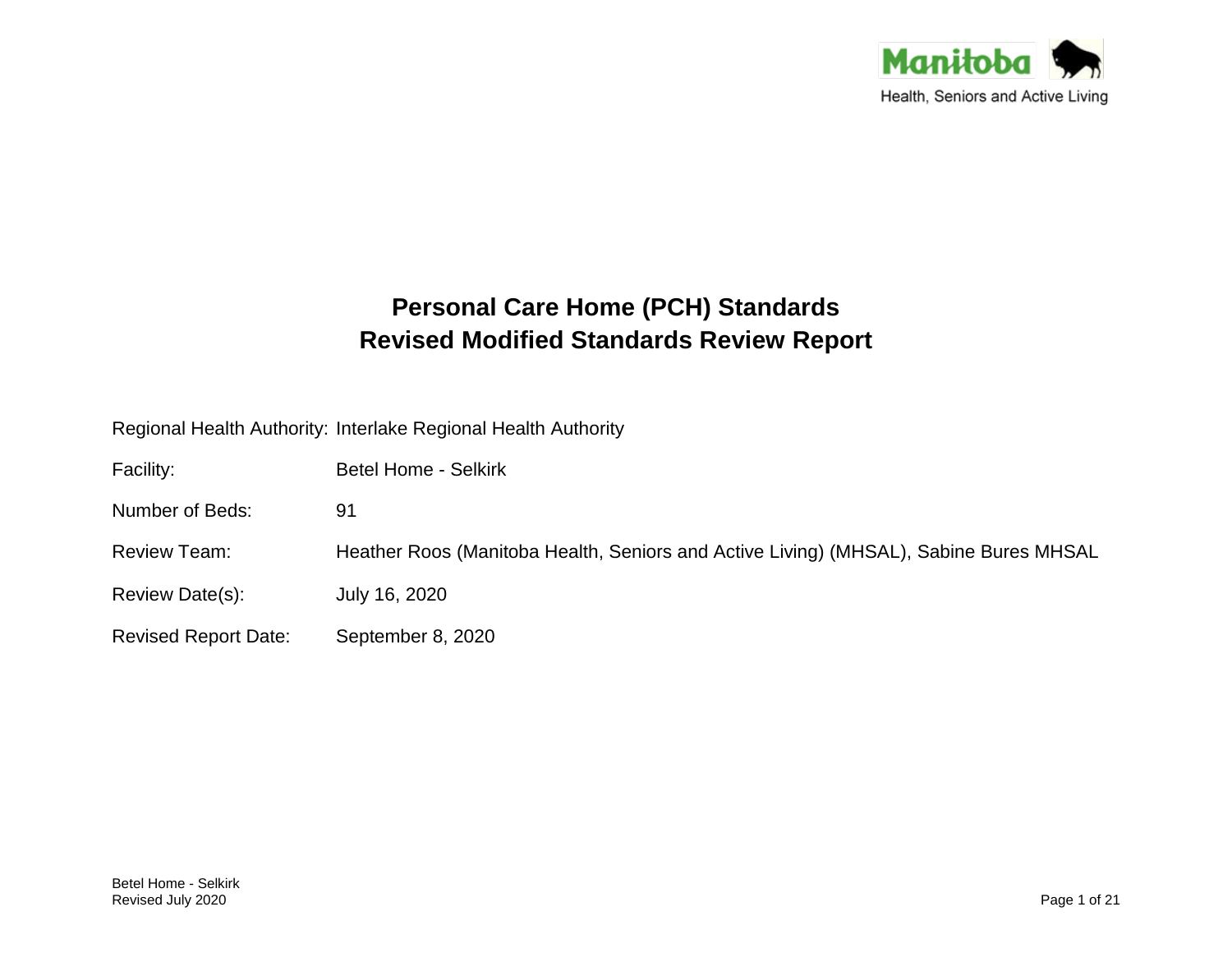

# **Overview:**

# **Context for Review**:

Manitoba Health Seniors and Active Living (MHSAL) prioritized the completion of standards reviews at all licensed PCHs in Manitoba in 2020 to ensure standards of care continue to be maintained during the COVID-19 pandemic. A modified review (MR) process was developed for all reviews taking place between July and December 2020. The MR focuses on a number of key areas of care delivery and actions taken by the PCH to safeguard residents from the spread of infection. Timelines for the resumption of the regular standards review cycle and format will be determined as the pandemic evolves.

# **Review Activities and Information Sources:**

The modified standards review process was held on site at the Betel Home – Selkirk on July 16, 2020.

The modified review consisted of:

- A walk through tour of the common areas and units was completed.
- Six health records were reviewed.
- There were three resident interviews held on site with current residents. Three interviews with family members were conducted, two by telephone and one was completed on site. Three staff interviews were conducted on site.
- The leadership interview was held with the Director of Resident Care (DORC) and the Chief Executive Officer.
- Fire drill reports for 2018, 2019 and current year to date were reviewed.
- Resident Council meeting minutes were reviewed for 2018, 2019 and current year to date.

The residents appeared to be well groomed, appropriately dressed and those in wheelchairs were well positioned. Observations in the dining room demonstrated that the residents were provided with the required assistance. The dining room and recreation areas are large enough to support the social distancing requirement. There is a smaller recreation room on unit four that is utilized for smaller group meals and activities. Choices of the beverages and the meal were offered. The medication pass was observed with no concerns noted. There were good interactions noted between the nurse and the resident during the medication administration.

The appropriate postings were present; Bill of Rights, Protection for Persons in Care posters, dining menus, Resident Council minutes, recreation calendar and the complaints/feedback process with the appropriate contact information.

All staff were observed to be following the infection control practices with the appropriate personal protective equipment (PPE). Screening for all people entering the building, was done at the back door. Hand sanitizer was seen throughout the building and at point of care on the units. Outdoor visiting with the residents is set up at the front of the building with recreation staff supervising to ensure social distancing. Indoor visits have been established and are set up in the previous rehabilitation room which can be accessed by a nearby outside door. The room could also be utilized as an isolation room if required.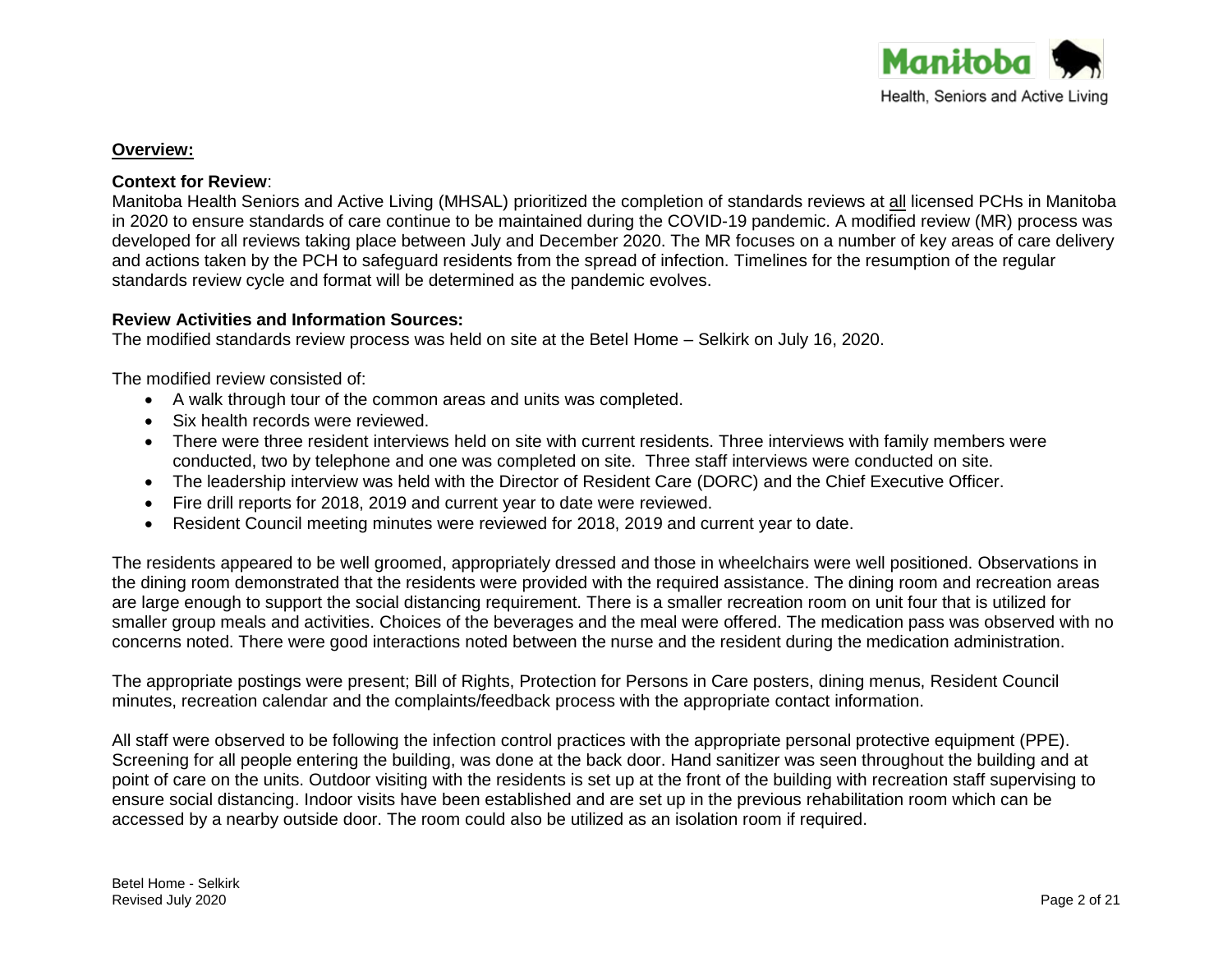

Residents, families and staff were asked if they could change anything about the PCH, what would they change. These responses are in context of the timing of the review.

- The food, nothing really changes, lots of hamburger dishes. I would diversify the food and include pizza and lasagna, more salads and fresh fruit.
- Honestly, I would not change anything, the food and entertainment are good, staff are friendly and helpful.
- More entertainment, more one on one time with the residents.
- Very clean, friendly staff, no complaints.
- Door to the outside where the smokers go needs to be kept closed.
- More access to the courtyard.
- More indoor visits and put up plexi-glass between the visitor and the resident.
- More staff in all departments, nursing staff on all shifts especially for assistance at meal times.
- Enhance team communication.
- Eliminate the double rooms.
- Enhanced recreation with activities that would increase stimulation and be interesting and challenging.

**General Statement of Findings:** There was minimal information in the health record documenting the impact of COVID-19 on the residents and their families.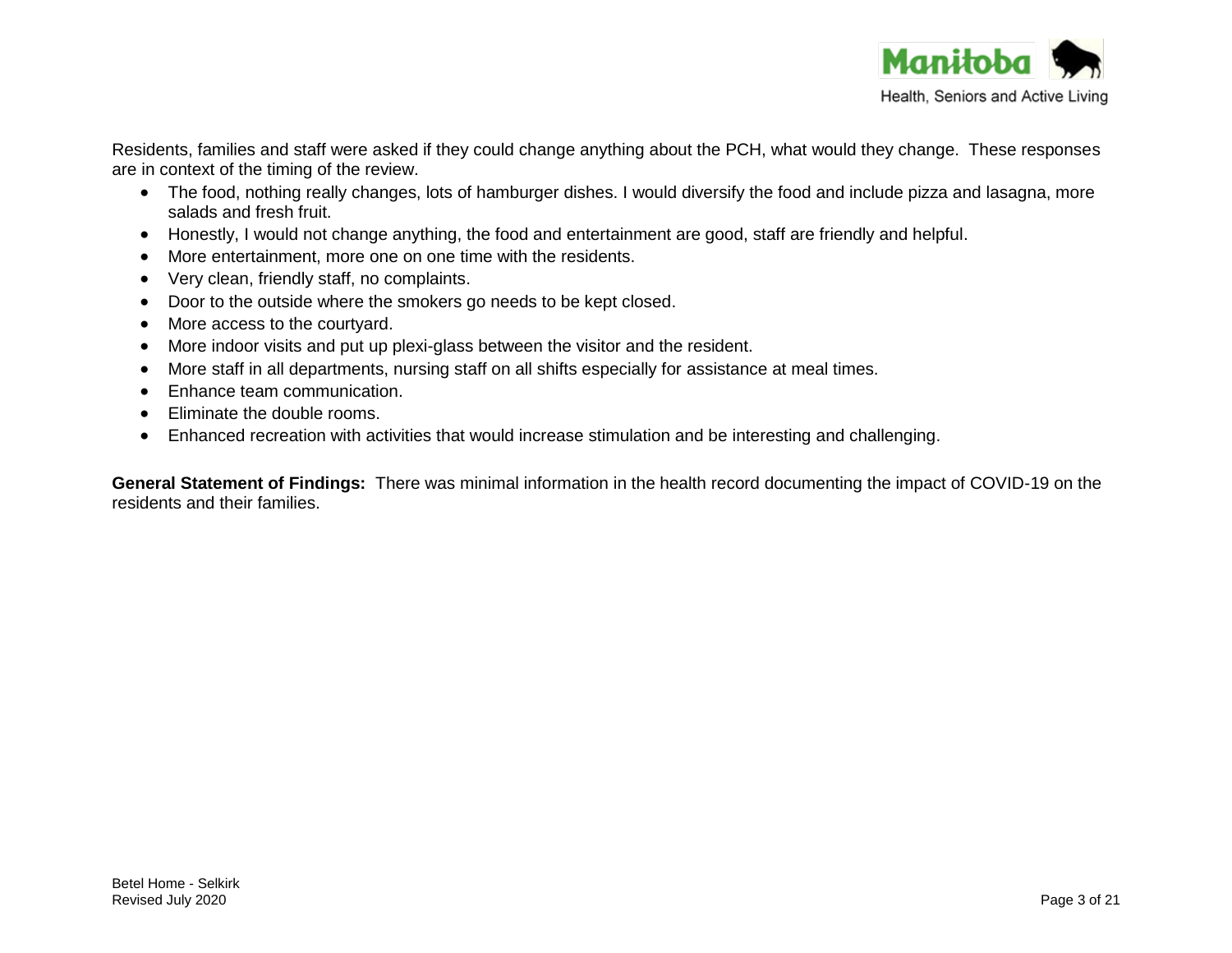

# **Standard 1: Bill of Rights**

**Reference***:* Personal Care Homes Standards Regulation sections 2, 3, and 4 **Expected outcome**: The resident's right to privacy, dignity and confidentiality is recognized, respected and promoted.

# **Performance Measure**: The bill of rights is respected and promoted in the personal care home.

#### **Findings:**

The residents interviewed reported feeling comfortable and safe in the home and all commented that they would like COVID-19 to "just go away". They stated that staff look after them very well and are available to answer their questions and provide them with any information that they require. The residents feel respected. The residents feel that the staff are very busy and that there should be more staff on duty. The residents voiced concerns with the lack of variety of the food. The routine of organized recreational activities is missed by the residents since COVID-19.

The family members interviewed reported that the staff are friendly and caring. Families reported that they have been able to visit the residents by telephone, as well as with indoor and outdoor visits. They advised that the residents are well looked after and that the staff in all departments care about their well being. The families also commented on the lack of variety of food and of not being able to bring food in for their loved one.

**Performance Measure**: Efforts are being made to ensure opportunities for safe contact between residents and their family/friends.

#### **Findings:**

The residents and families have indicated that initially they had only telephone visits, and now indoor and outdoor visiting has been organized with the recreation staff establishing a schedule of visits. At the time of this review, the indoor in-room visits had not yet been announced. There have not been any residents that have been away on a leave at this point.

Recommended Follow-up: It is recommended that following the results of the next resident/family satisfaction survey, food satisfaction be reviewed and discussed at the Resident Council meetings for follow up and possible resolutions.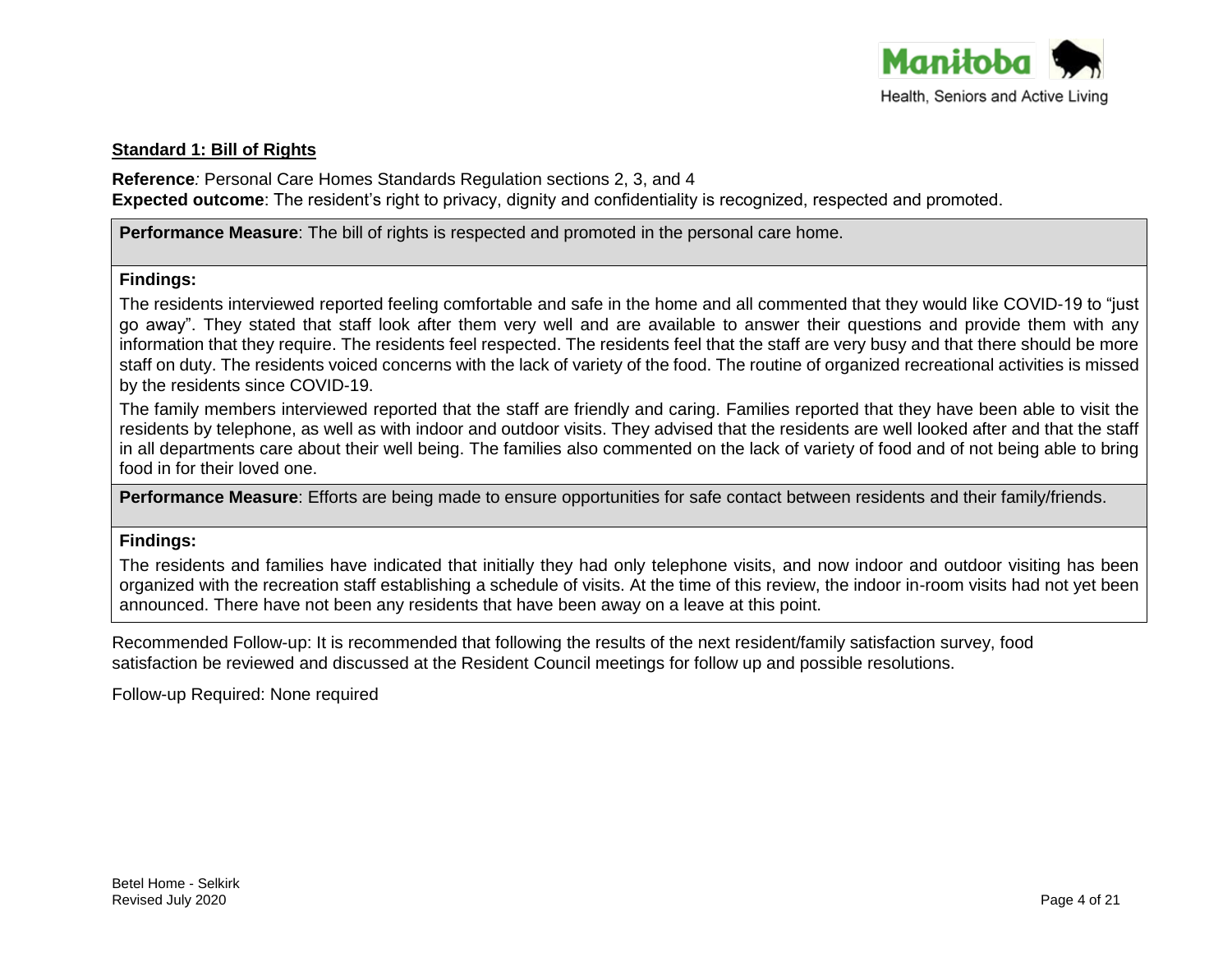

# **Standard 2: Resident Council**

**Reference:** Personal Care Homes Standards Regulation Sections 5 & 6

**Expected Outcome**: Residents have a forum to freely discuss their concerns and issues and the management of the home responds to this same forum.

**Performance Measure:** A minimum of five resident council meetings are offered each year and residents/families are aware of opportunities to participate.

# **Findings:**

Resident Council meeting minutes were reviewed with five meetings held in 2018, five meetings held in 2019 and three meetings to date in 2020. Meetings were well attended by the residents and family members. The residents and families interviewed appeared to be aware of the Resident Council meetings and chose whether to attend or not.

**Performance Measure:** Concerns/issues expressed by residents are documented, investigated, and addressed in a timely manner.

# **Findings:**

Issues and concerns brought up by the residents and/or families are recorded, and for the most part, are addressed. One of the residents interviewed, expressed concerns about the menu and feel that there is a lack of follow up to the concerns.

The leadership team have not noted an increase in complaints, but rather an increase in questions regarding COVID-19 updates and the changes in practices. There have been concerns noted regarding essential appointments and processes for families and friends to visit the residents.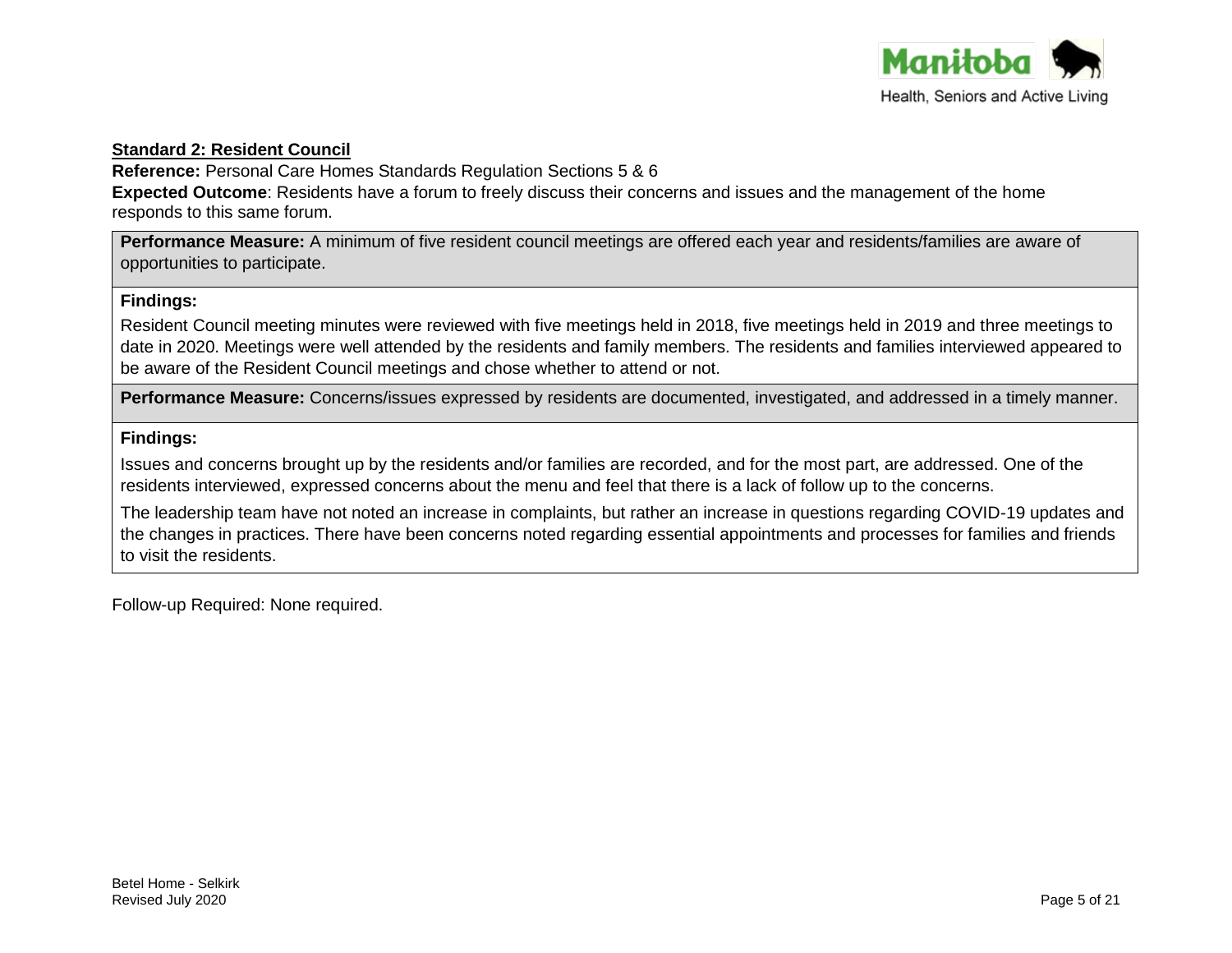

#### **Standard 4: Information on Admission**

**Reference:** Personal Care Homes Standards Regulation, Section 8

**Expected Outcome**: Residents and their representatives are provided with clear information on the operation of the home.

**Performance Measure:** For any new admissions during the COVID-19 pandemic, an information package including information specific to COVID-19 policies/procedures is provided to the resident and their family/representative.

#### **Findings:**

Admissions have occurred since the implementation of the restrictions to the homes. Additional information regarding infection control practices as a result of COVID-19 have been included in the admission package that is provided for the resident and family. The social worker makes the initial contact with the resident or family member and one family member is able to assist with the transition of the admission process.

Follow-up Required: None required.

# **Standard 5: Right to Participate in Care**

**Reference**: Personal Care Homes Standards Regulation, Sections 9 & 10 **Expected Outcome**: Residents receive care in accordance with their wishes.

**Performance Measure:** Residents and their family/representative have opportunities to participate in care decisions.

#### **Findings:**

The home has continued to admit residents during the COVID-19 pandemic. One family member is on site at the time of admission to assist with the transition and gathering of information as well as input into the initial care plan.

The families interviewed feel that they have had the opportunity to be involved in the decision making for the plan of care of their resident. The initial and annual care conferences have been occurring with participants on the telephone.

Residents feel that the staff are well informed of their care needs.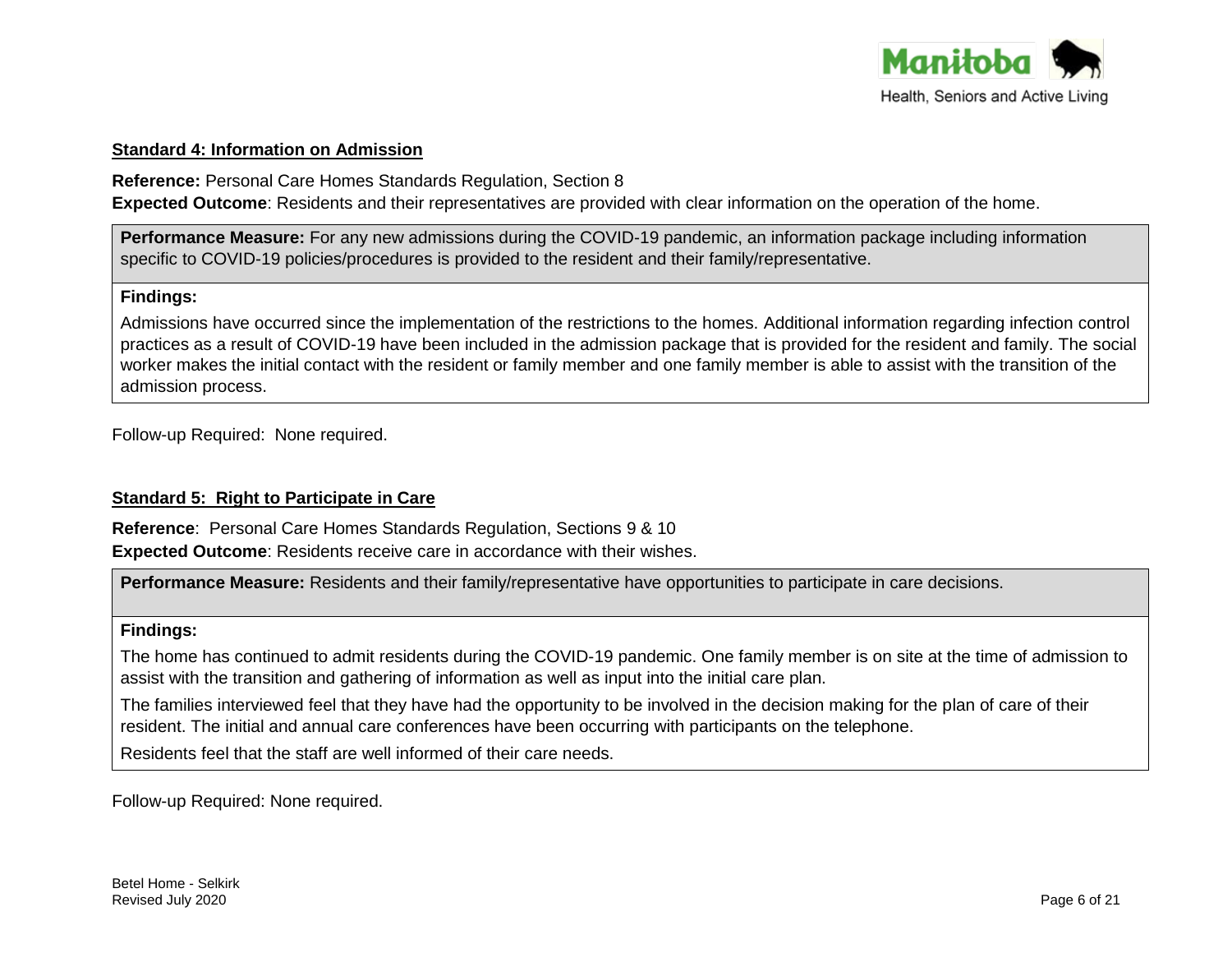

# **Standard 6: Communication**

**Reference**: Personal Care Homes Standards Regulation, Sections 14

**Expected outcome**: Each resident's current care needs, including any changes, are communicated completely and accurately to all staff who require the information to provide safe, appropriate care to the resident.

**Performance Measure:** Processes to ensure ongoing, accurate and timely communication of each resident's needs including changes to the current care plan and between staff at change of shift continue to be maintained.

# **Findings:**

The residents interviewed feel that the staff are knowledgeable about their care needs. The staff interviewed feel that the nurses and health care aides (HCAs) communicate and share information, however, the HCAs commented that they are not always aware of medication changes. The HCAs do not see the resident notes in the health record. Information is shared in a communication book, unit staff huddles and at shift change report. The appropriate information is shared with other departments through emails and memos.

**Performance Measure:** Communication specific to COVID-19 related policy changes, restrictions and safeguards are regularly communicated to residents, family members and staff.

# **Findings:**

Staff have been kept up to date on the COVID-19 related policy and practice changes through memos, emails, morning briefings, communication books, information board and at shift handover. There has been education provided through videos, small group presentations and on line learning.

Families advised that they have received lots of updated information from the home via email, telephone calls or in person if they were on site for a visit. Families indicated that the information was adequate and appreciated.

**Performance Measure:** Additional measures have been put in place to support staff experiencing increased stress or workload resulting from COVID-19.

# **Findings:**

There are resources and support through Shared Health and the Employee Assistance Program. The home has be able to approve staff vacation and schedule time off for their appointments. They have had treats for the staff, such as a cheesecake day and a pizza day is planned for the future.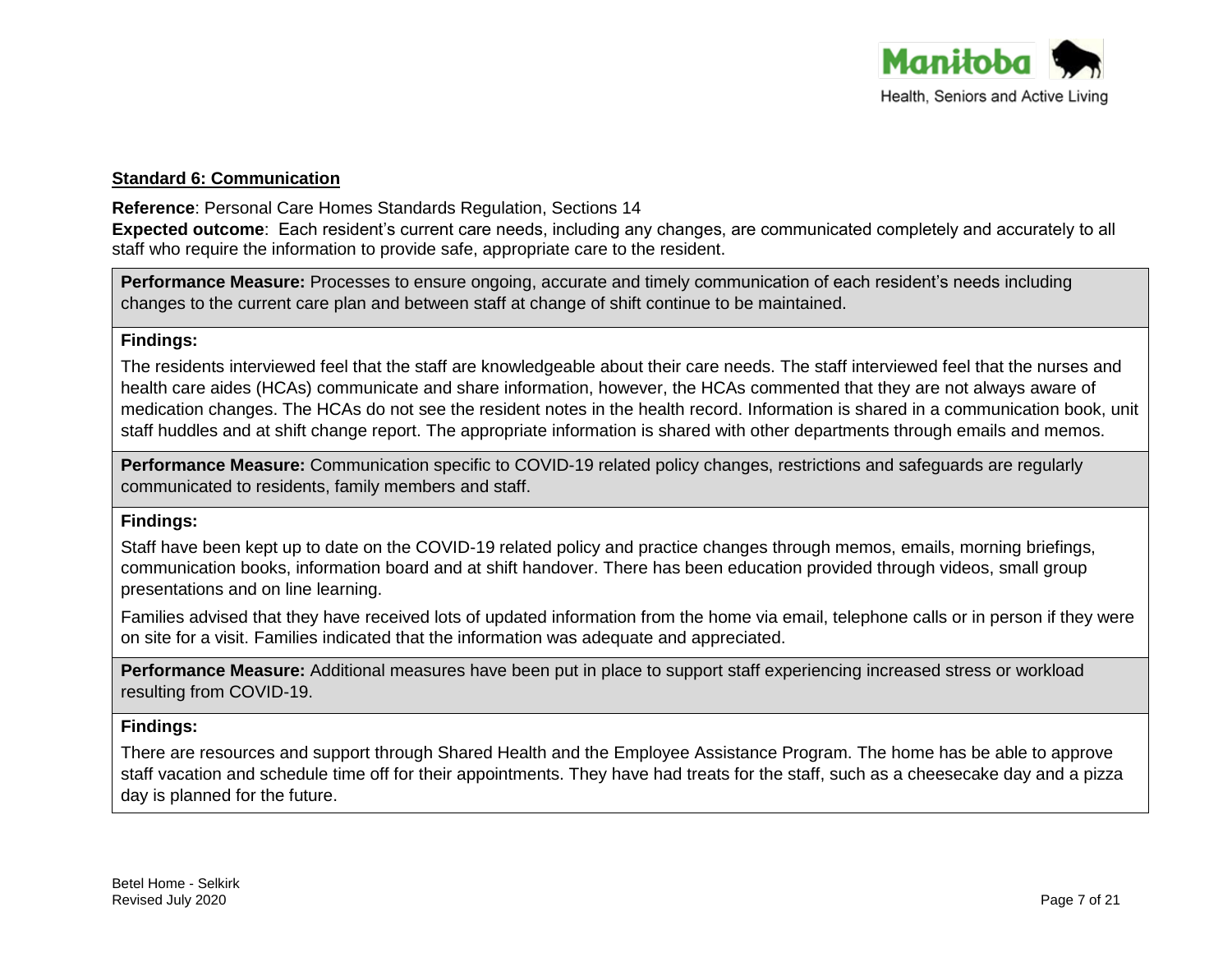

**Performance Measure:** Staff are encouraged to share their concerns and ideas with supervisors/managers.

# **Findings:**

Some of the staff interviewed advised that they are supported and encouraged to ask questions and to share ideas.

Follow-up Required: None required.

# **Standard 7: Integrated Care Plan**

**Reference:** Personal Care Homes Standards Regulation sections 11, 12, 13 and 14 **Expected Outcome:** Beginning at admission, residents consistently receive care that meets their needs, recognizing that residents' care needs may change over time.

| Performance Measure: The active integrated care plan contains detailed and current information on all aspects of each resident's<br>care needs, to ensure all appropriate and proper care is provided, including information on and requirements for: |                     |                                                                                                                                                                                |
|-------------------------------------------------------------------------------------------------------------------------------------------------------------------------------------------------------------------------------------------------------|---------------------|--------------------------------------------------------------------------------------------------------------------------------------------------------------------------------|
| 7.08                                                                                                                                                                                                                                                  | $\bullet$ Bathing   | Six care plans were reviewed. 6/6 included the required information                                                                                                            |
| 7.09                                                                                                                                                                                                                                                  | $\bullet$ dressing  | 6/6 included the required information                                                                                                                                          |
| 7.10                                                                                                                                                                                                                                                  | • oral care         | 6/6 included the required information                                                                                                                                          |
| 7.11                                                                                                                                                                                                                                                  | $\bullet$ skin care | 6/6 included the required information                                                                                                                                          |
| 7.12                                                                                                                                                                                                                                                  | • hair care         | 4/6 included the required information, On 2 care plans there was not adequate<br>reference to hair care.                                                                       |
| 7.13                                                                                                                                                                                                                                                  | • fingernail care   | 6/6 included the required information                                                                                                                                          |
| 7.14                                                                                                                                                                                                                                                  | • foot care         | 5/6 included the required information. Information was missing on one care plan.                                                                                               |
| 7.15                                                                                                                                                                                                                                                  | $\bullet$ exercise  | 6/6 included the required information. On some care plans, it is noted as not<br>applicable. It is suggested that a minimum of range of motion exercises would be<br>included. |
| 7.16                                                                                                                                                                                                                                                  | • mobility          | 6/6 included the required information                                                                                                                                          |
| 7.17                                                                                                                                                                                                                                                  | • transferring      | 6/6 included the required information                                                                                                                                          |
| 7.18                                                                                                                                                                                                                                                  | • positioning       | 6/6 included the required information                                                                                                                                          |
| 7.19                                                                                                                                                                                                                                                  | • bladder function  | 6/6 included the required information                                                                                                                                          |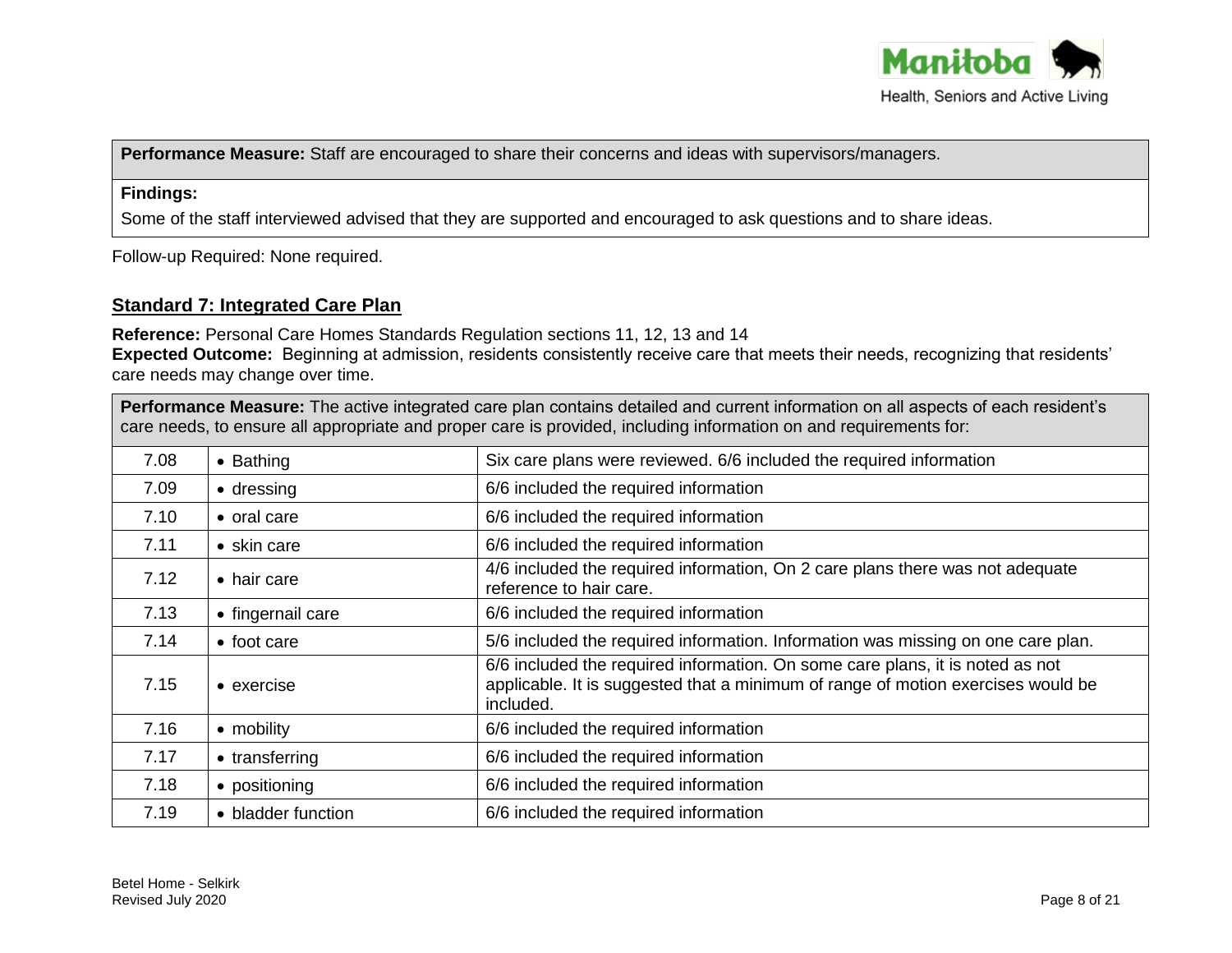

| 7.20  | • bowel function                                                                                                    | 6/6 included the required information                                                                                                                                 |
|-------|---------------------------------------------------------------------------------------------------------------------|-----------------------------------------------------------------------------------------------------------------------------------------------------------------------|
| 7.21  | • any required incontinence care<br>product                                                                         | 6/6 included the required information                                                                                                                                 |
| 7.22  | • cognitive and mental health<br>status                                                                             | 6/6 included the required information                                                                                                                                 |
| 7.23  | • emotional status, and<br>personality and behavioural<br>characteristics                                           | 6/6 included the required information                                                                                                                                 |
| 7.24  | • available family, social<br>network, friends and/or<br>community supports                                         | 6/6 included the required information                                                                                                                                 |
| 7.25. | • hearing ability and required<br>aids                                                                              | Hearing ability 6/6 and required aids 5/6 as information was missing on one care plan.                                                                                |
| 7.26  | • visual ability and required aids                                                                                  | Vision 5/6 Information was missing on one care plan, required aids 6/6.                                                                                               |
| 7.27  | • rest periods, bedtime habits,<br>and sleep patterns                                                               | 6/6 included the required information                                                                                                                                 |
| 7.28  | • safety and security risks and<br>any measures required to<br>address them                                         | 5/6 included the required information. Not applicable was noted on one health record<br>and the resident had a restraint.                                             |
| 7.29  | • language and speech,<br>including any loss of speech<br>capability and any alternate<br>communication method used | 6/6 included the required information                                                                                                                                 |
| 7.30  | • rehabilitation needs                                                                                              | 6/6 included the required information                                                                                                                                 |
| 7.31  | • therapeutic recreation<br>requirements                                                                            | 6/6 included the required information                                                                                                                                 |
| 7.32  | • preferences for participating in<br>recreational activities                                                       | 6/6 included the required information. If the integrated care plan is the main source of<br>information, it is recommended that additional detail should be included. |
| 7.33  | • religious and spiritual<br>preferences                                                                            | 6/6 included the required information                                                                                                                                 |
| 7.34  | • food allergies                                                                                                    | 6/6 included the required information                                                                                                                                 |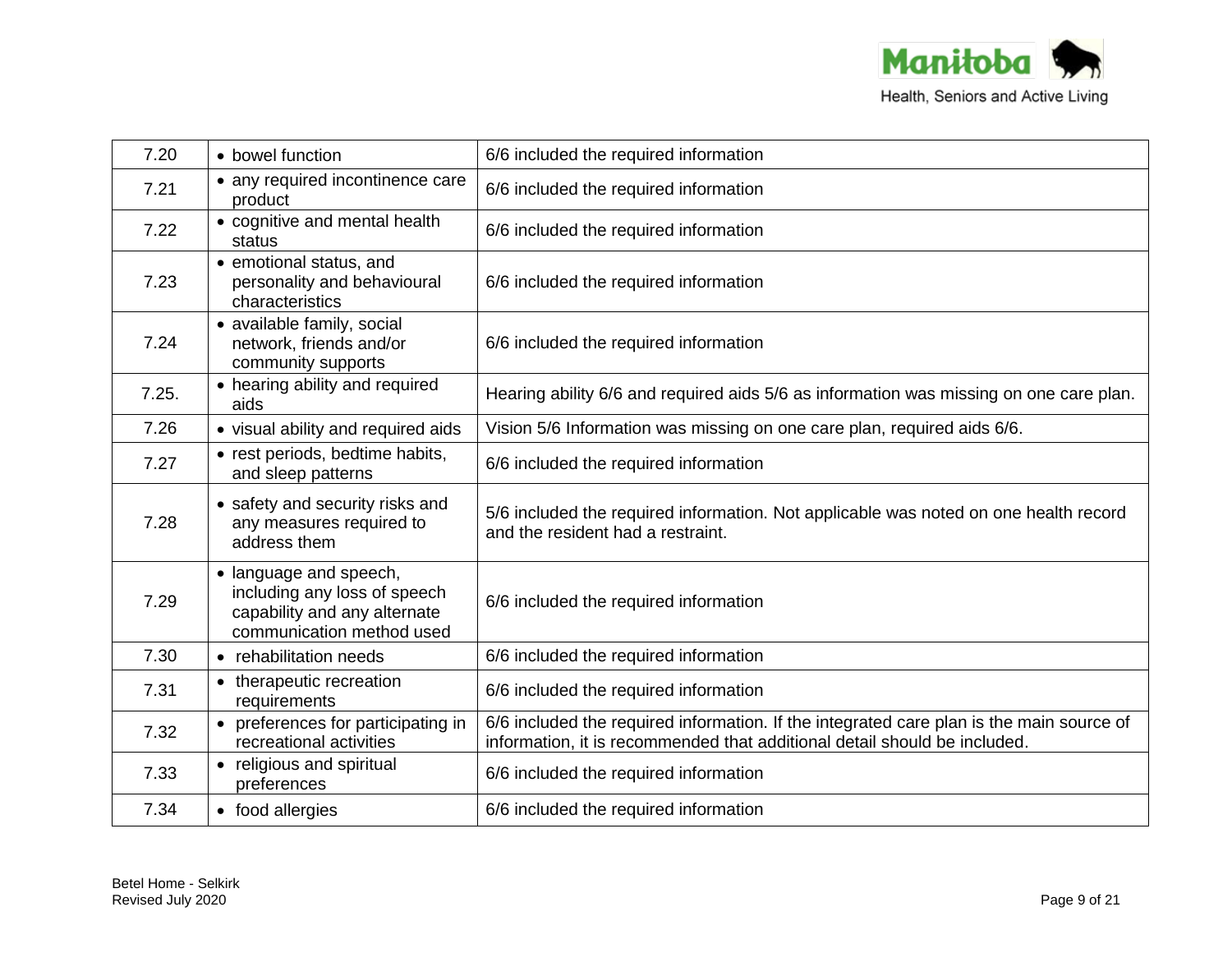

| 7.35                                                                                                                                                                                                           | • diet orders                                                                                                                                                             | 6/6 included the required information                                                                                                    |
|----------------------------------------------------------------------------------------------------------------------------------------------------------------------------------------------------------------|---------------------------------------------------------------------------------------------------------------------------------------------------------------------------|------------------------------------------------------------------------------------------------------------------------------------------|
| 7.36                                                                                                                                                                                                           | • type of assistance required<br>with eating                                                                                                                              | 6/6 included the required information                                                                                                    |
| 7.37                                                                                                                                                                                                           | • whether or not the resident<br>has made a health care<br>directive                                                                                                      | 6/6 included the required information                                                                                                    |
| 7.38                                                                                                                                                                                                           | • special housekeeping<br>considerations                                                                                                                                  | 6/6 included the required information                                                                                                    |
| 7.39                                                                                                                                                                                                           | • other needs identified by the<br>interdisciplinary team.                                                                                                                | 6/6 included the required information                                                                                                    |
| 7.40                                                                                                                                                                                                           | The integrated care plan outlines<br>care goals and interventions that<br>will be taken to achieve those<br>care goals.                                                   | 6/6 included the required information                                                                                                    |
| Performance Measure: There is evidence that the integrated care plan is reviewed:                                                                                                                              |                                                                                                                                                                           |                                                                                                                                          |
| 7.41                                                                                                                                                                                                           | • at least once every three<br>months by the interdisciplinary<br>team                                                                                                    | 5/6 included the required information. One chart was noted to have a gap in the care<br>plan review from Aug 15, 2018 to April 30, 2019. |
| 7.42                                                                                                                                                                                                           | • at least annually by all staff<br>who provide direct care and<br>services to the resident, as<br>well as the resident and<br>his/her representative(s), if<br>possible. | 6/6 included the required information                                                                                                    |
| Performance Measure: Notable change in incidents of pressure sores and falls among PCHs residents since the onset of COVID-19                                                                                  |                                                                                                                                                                           |                                                                                                                                          |
| Findings:                                                                                                                                                                                                      |                                                                                                                                                                           |                                                                                                                                          |
| The leadership interview identified that there was no increase in pressure sores. There was an increase in falls from the first quarter<br>and it appeared associated with the demographics of new admissions. |                                                                                                                                                                           |                                                                                                                                          |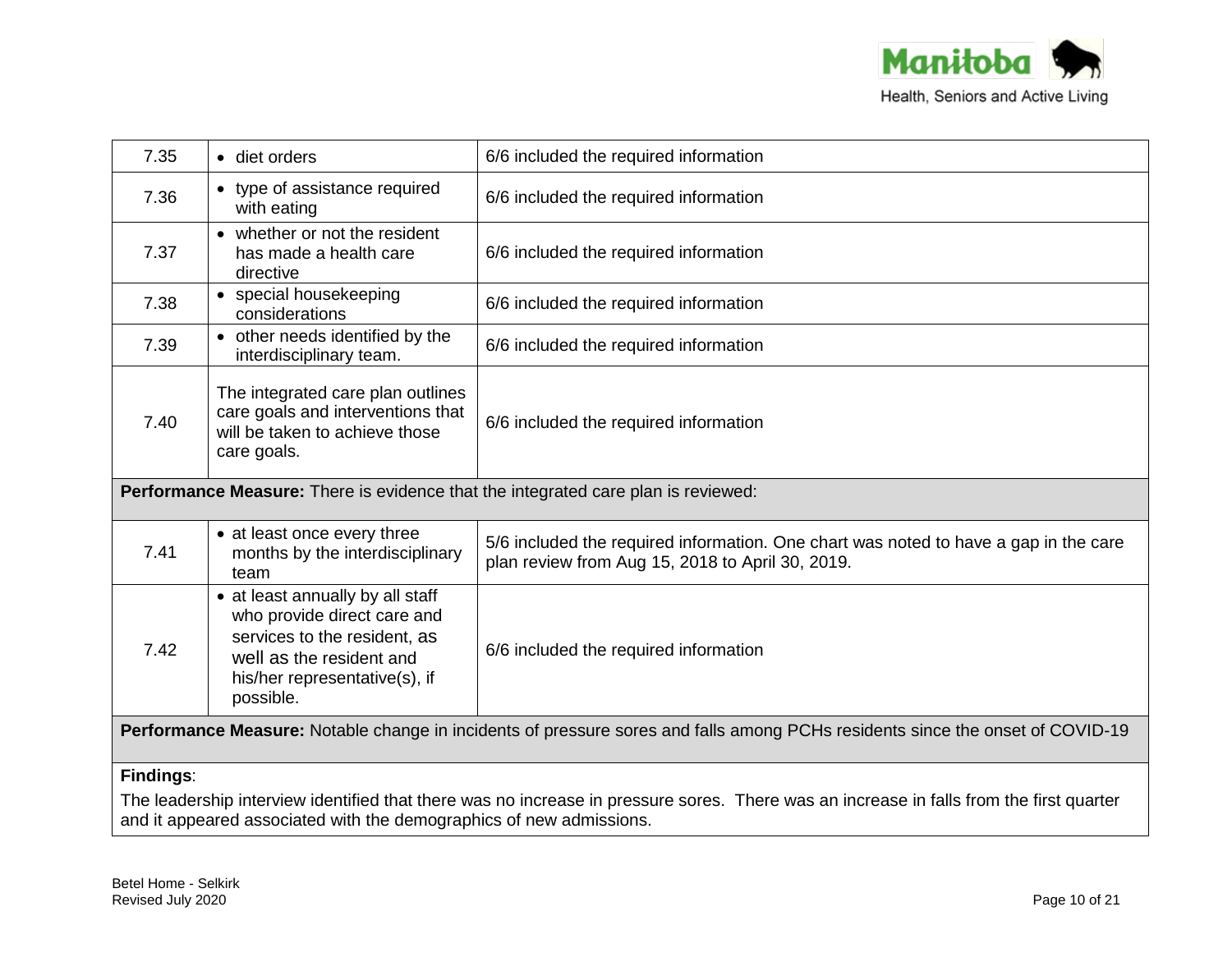

**Performance Measure:** Impact of COVID-19 on accessibility of programming and services to address care plan elements (i.e. foot care, hair care, dental, etc.)

#### **Findings:**

The hairdresser is providing hair care services at the home. The foot care nurse works at another personal care home, therefore is not providing services to this home at this time. The staff are completing weekly assessments on all residents and the two physicians alternate weeks to be on site and review any concerns identified.

Additional Comments: Currently the home is using a hard copy base care plan. There was also noted a falls prevention care plan, a restraint care plan and recreational assessment found along with the electronic minimum data set (MDS) care plan. It was noted in the health record reviews, that not all pertinent information was transferred over to the base care plan or to the electronic care plan. The DORC was aware of this and is currently working on creating one consistent process that would ensure all information is documented clearly on an integrated care plan and is available to all nursing staff.

Recommended Follow-up: It is recommended that a clearly defined process be created for the development of the integrated care plan and that all pertinent information is included. All staff are to be informed on where to find the most up to date appropriate information.

Follow-up Required: None required.

# **Standard 9: Use of Restraints**

**Reference:** Personal Care Homes Standards Regulation, sections 16, 17 and 18, and the Manitoba Provincial Ministerial Guidelines for the Safe Use of Restraints in Personal Care Homes.

**Expected outcome:** Residents are restrained only to prevent harm to self or others. When a restraint is necessary it is correctly applied and the resident in restraint is checked on a regular basis.

| <b>Performance Measure:</b> Documentation of consent and interdisciplinary assessment. |                                                                                                                                                                                                                                           |                                                                                                                                                   |
|----------------------------------------------------------------------------------------|-------------------------------------------------------------------------------------------------------------------------------------------------------------------------------------------------------------------------------------------|---------------------------------------------------------------------------------------------------------------------------------------------------|
| 9.02                                                                                   | There is documented evidence<br>that the resident, if capable,<br>has given written consent to<br>the use of the restraint. Where<br>the resident is not capable, the<br>consent of the resident's legal<br>representative is documented. | A total of five resident health records were reviewed that included restraints.<br>4/5 included a written consent, 1/5 included a verbal consent. |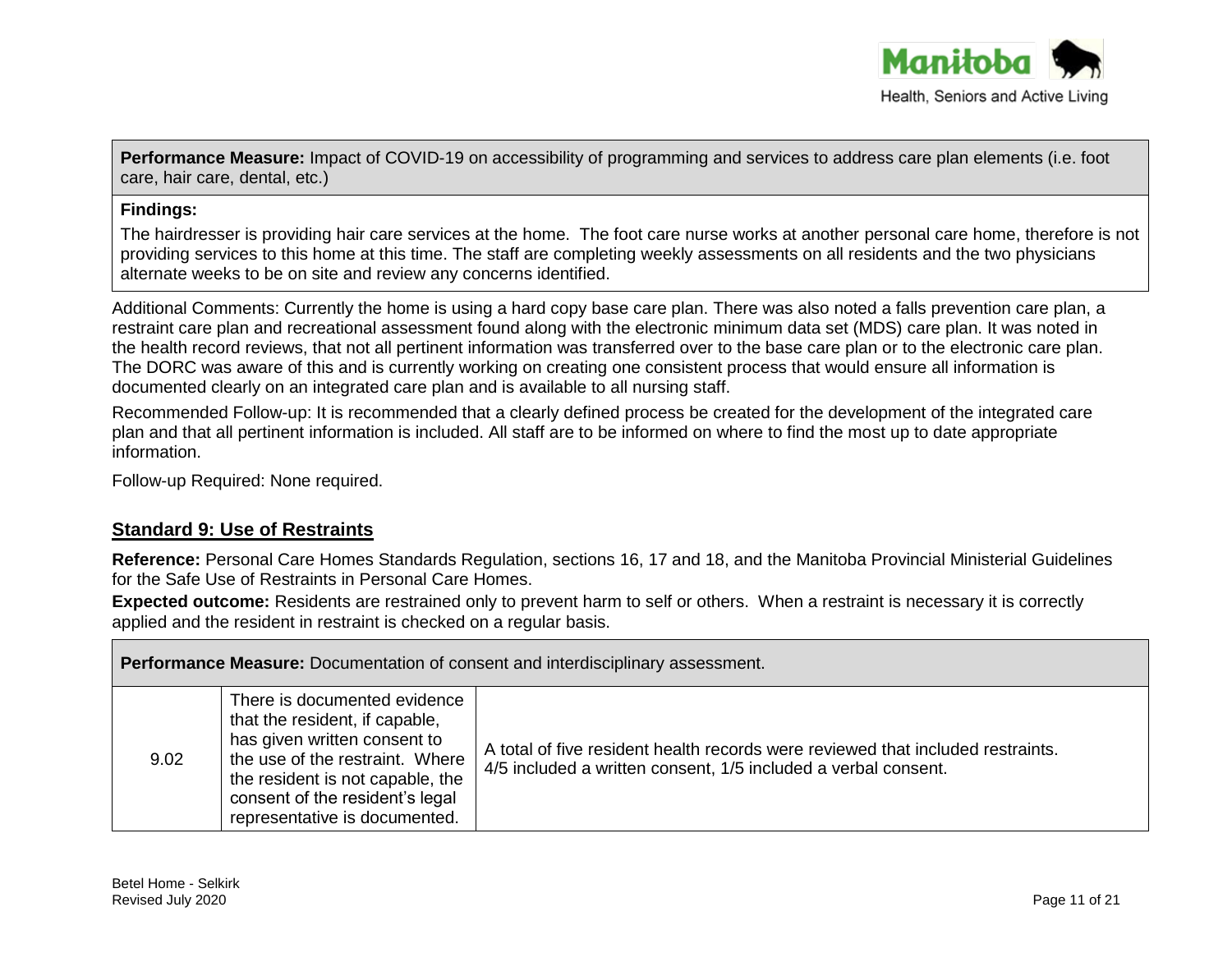

| 9.03                                                                                 | If written consent is not<br>available, verbal consent must<br>be obtained from the resident<br>or their legal representative.<br>Verbal consent must be<br>documented, dated and signed<br>by two staff members, one of<br>which must be a nurse. | 1/5 included a verbal phone consent   |
|--------------------------------------------------------------------------------------|----------------------------------------------------------------------------------------------------------------------------------------------------------------------------------------------------------------------------------------------------|---------------------------------------|
| 9.04                                                                                 | There is documented evidence<br>that a comprehensive<br>assessment of the resident is<br>completed by an<br>interdisciplinary team, prior to<br>application (or reapplication) of<br>any restraint.                                                | 5/5 included the required information |
| Performance Measure: The assessment includes documentation of each of the following: |                                                                                                                                                                                                                                                    |                                       |
| 9.05                                                                                 | • description of the resident's<br>behaviour and the<br>environment in which it<br>occurs (including time of<br>day)                                                                                                                               | 5/5 included the required information |
| 9.06                                                                                 | • the resident's physical status                                                                                                                                                                                                                   | 5/5 included the required information |
| 9.07                                                                                 | • the resident's emotional<br>status                                                                                                                                                                                                               | 5/5 included the required information |
| 9.08                                                                                 | • the resident's mental status                                                                                                                                                                                                                     | 5/5 included the required information |
| 9.09                                                                                 | • the resident's nutritional<br>status                                                                                                                                                                                                             | 5/5 included the required information |
| 9.10                                                                                 | • all alternatives tried and<br>exhausted                                                                                                                                                                                                          | 5/5 included the required information |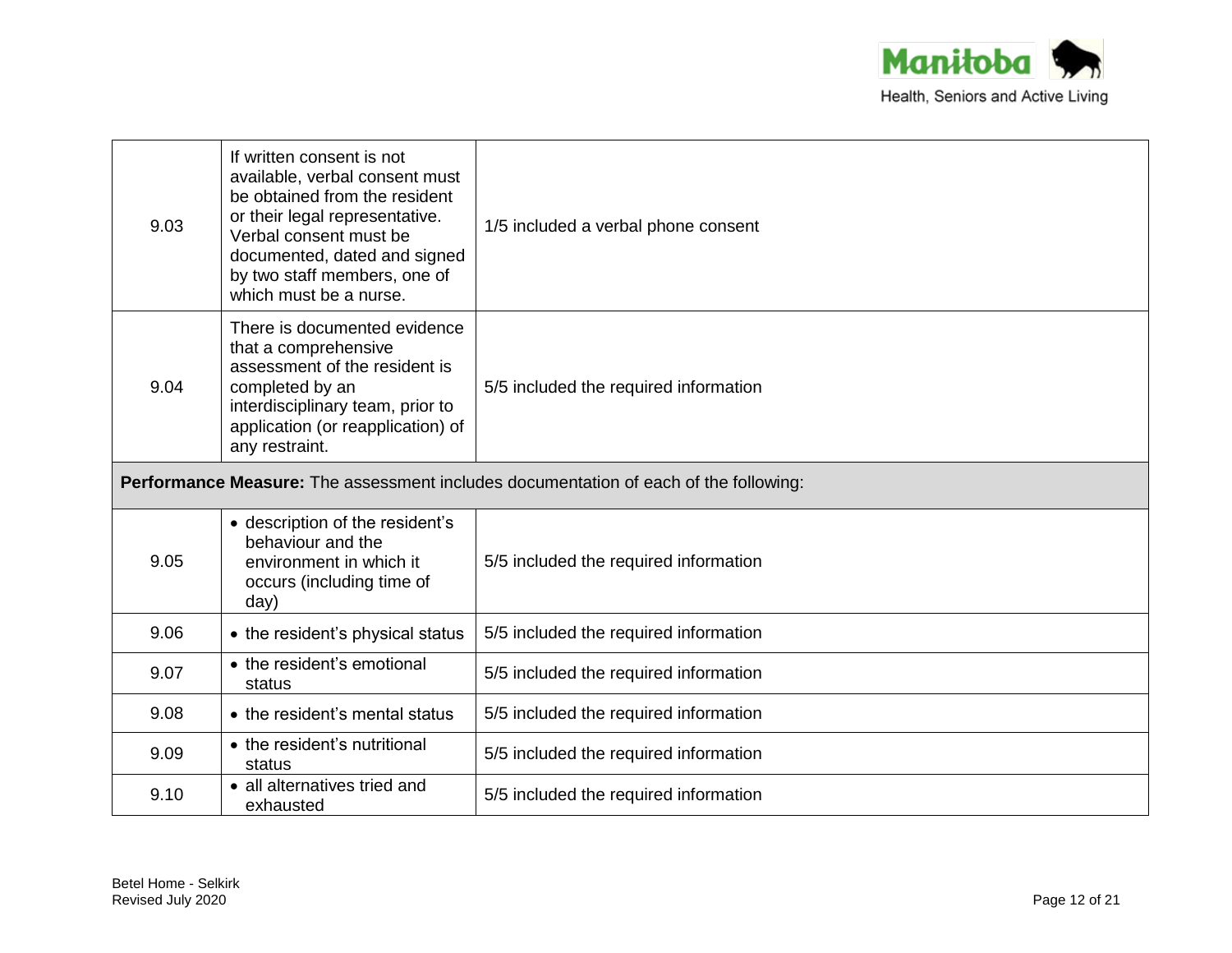

| 9.11 | • review of current<br>medications                                                                                                                                           | 5/5 included the required information                                                                                  |  |
|------|------------------------------------------------------------------------------------------------------------------------------------------------------------------------------|------------------------------------------------------------------------------------------------------------------------|--|
| 9.12 | • actual and potential benefits<br>to the resident if the restraint<br>is applied                                                                                            | 5/5 included the required information                                                                                  |  |
| 9.13 | • actual and potential burdens<br>to the resident if the restraint<br>is applied                                                                                             | 5/5 included the required information                                                                                  |  |
| 9.14 | • any other additional ethical<br>considerations                                                                                                                             | 5/5 included the required information                                                                                  |  |
|      |                                                                                                                                                                              | <b>Performance Measure:</b> There is a written order for the restraint in the resident's health record that indicates: |  |
| 9.15 | • the kind of restraint to be<br>used                                                                                                                                        | 5/5 included the required information                                                                                  |  |
| 9.16 | • the frequency of checks on<br>the resident while the<br>restraint is in use                                                                                                | 5/5 included the required information                                                                                  |  |
| 9.17 | • the signature of the person<br>giving the order (where a<br>chemical restraint is used it<br>must be ordered by a doctor,<br>nurse practitioner or<br>physician assistant) | 5/5 included the required information                                                                                  |  |
| 9.18 | • the professional designation<br>of the person giving order                                                                                                                 | 5/5 included the required information                                                                                  |  |
| 9.19 | • for a chemical restraint, the<br>time limit for its use (the<br>discontinuation date)                                                                                      | 5/5 included the required information                                                                                  |  |
|      | Performance Measure: There is evidence of a care plan for every restraint in use, that outlines the resident's unique and specific<br>needs, including:                      |                                                                                                                        |  |
| 9.20 | • the type of restraint and<br>method of application                                                                                                                         | 5/5 included the required information                                                                                  |  |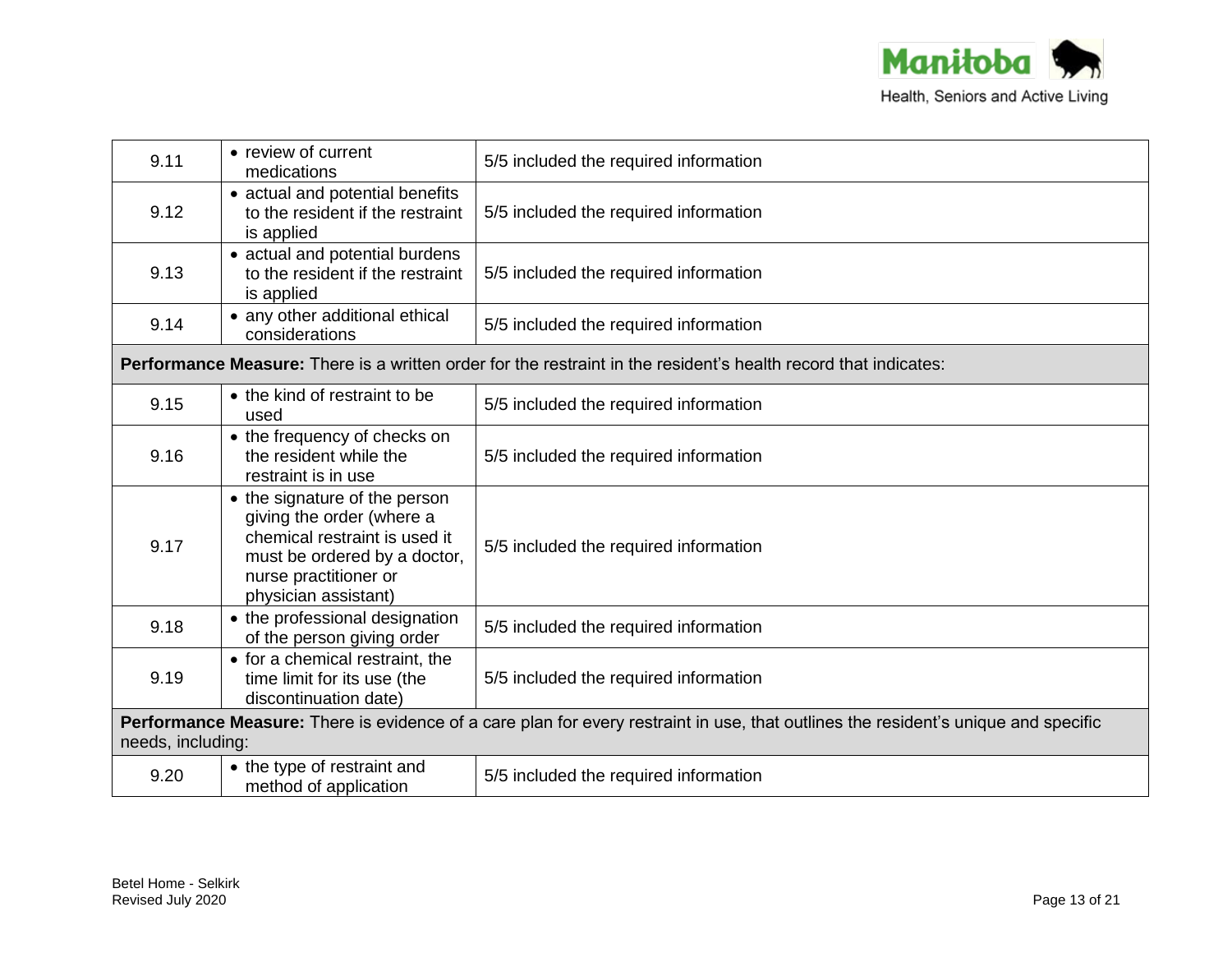

| 9.21 | • the length of time the<br>restraint is to be used for<br>each application                                                 | 5/5 included the required information |
|------|-----------------------------------------------------------------------------------------------------------------------------|---------------------------------------|
| 9.22 | • the frequency of the checks<br>on the resident while the<br>restraint is in use                                           | 5/5 included the required information |
| 9.23 | • when regular removal of<br>restraints is to occur                                                                         | 5/5 included the required information |
| 9.24 | There is documented evidence<br>that the continued use of any<br>restraint is reviewed at least<br>once every three months. | 5/5 included the required information |

**Performance Measure:** Notable change in the use of restraints since the onset of COVID-19.

# **Findings:**

One health record reviewed had two chemical restraints that had both been discontinued. It was noted that there was one basic restraint assessment form completed. The home is advised that that for each chemical restraint ordered, an assessment and review documentation is to be completed.

There was no evidence that there had been an increase in the use of emergency restraints since COVID-19 protocols were put into effect.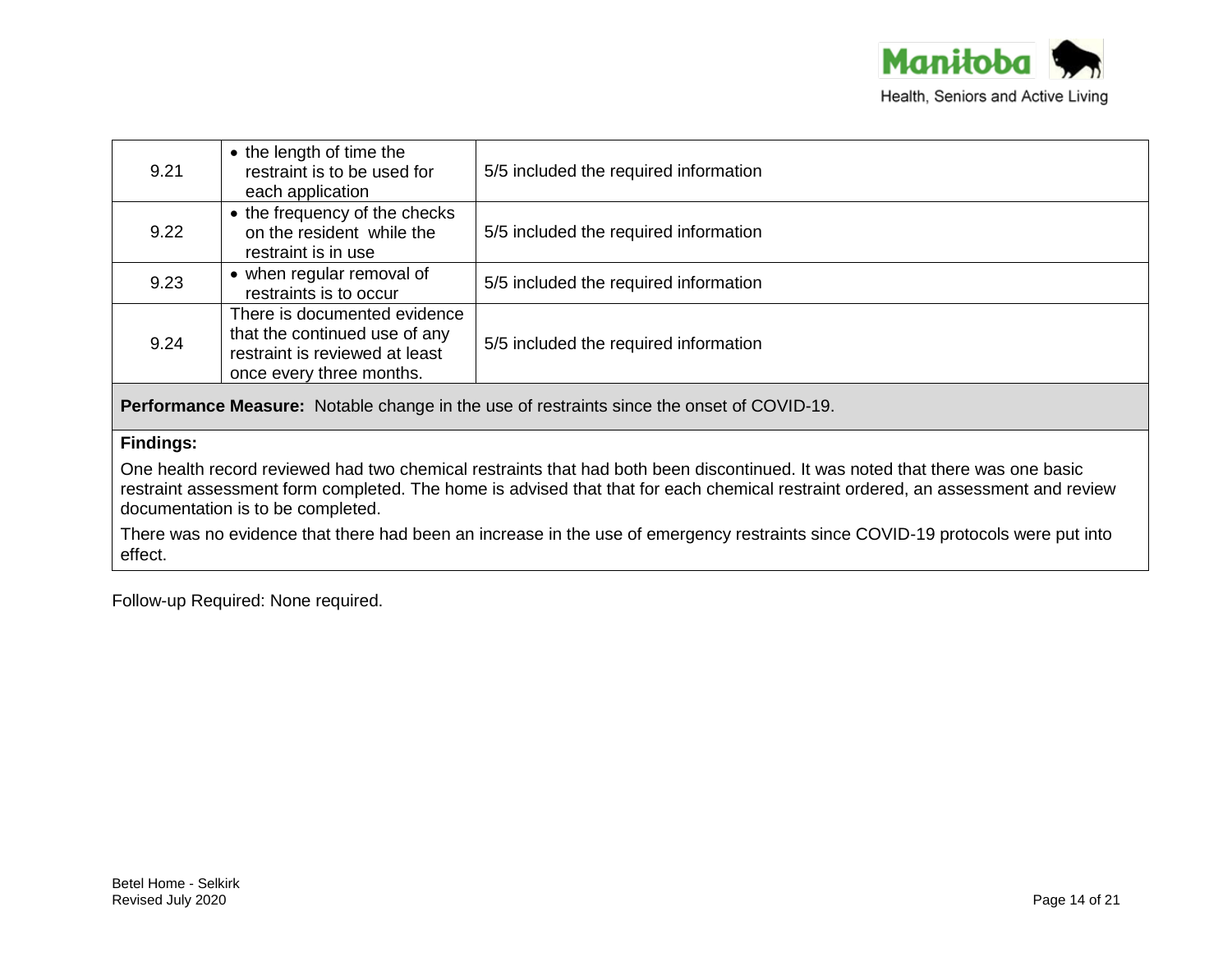

#### **Standard 10: Medical Services**

**Reference:** Personal Care Homes Standards Regulation, Sections 19 & 20

**Expected Outcome**: Residents receive medical care in accordance with their needs and in a manner that enhances their quality of life.

**Performance Measure:** The PCH has continued to ensure that residents have access to physician services/care.

#### **Findings:**

There are two medical directors for the home and they were on site on alternate weeks. This is consistent with the Shared Health guidelines. The physicians were available for telephone consultation. The physicians were on site for the quarterly medication reviews.

Follow-up Required: None required.

# **Standard 11: Nursing Services**

**Reference:** Personal Care Homes Standards, Section 21, 22 & 23; Nursing Services Guideline, Manitoba Health Policy HCS 205.3, Nursing Services Guideline Plan/Template

**Expected Outcome**: Residents receive nursing care that meets their needs and in a manner that enhances their quality of life.

**Performance Measure:** The 3.6 HPRD (hours per resident day) care requirement continues to be met.

#### **Findings:**

There was no additional staff hired or scheduled to support the 3.6 HPRD except with the exception of one to one staffing for residents that required that support. Agency staff were acquired to fill nursing shifts. There are several nurse positions currently open. There was an increase in sick time with staff experiencing possible COVID-19 symptoms. There were no staff testing positive for COVID-19 to this point.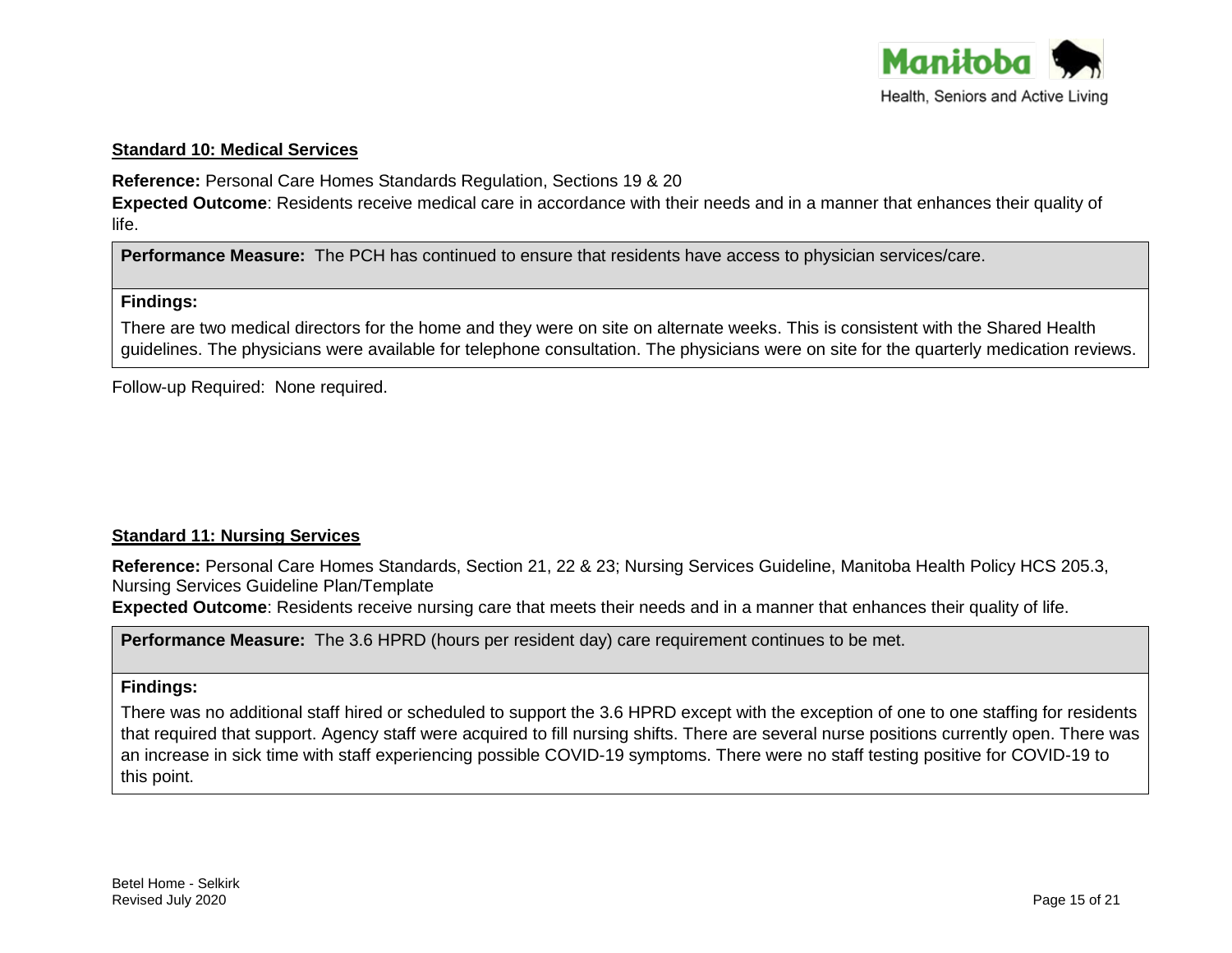

**Performance Measure:** All staff shifts are filled and there are adequate staff to provide care to residents.

#### **Findings:**

The single site directive has had an impact on the staff. The access to nursing agencies was also impacted. There were a number of shifts where mandating staff was required in order to cover the shift, with a weekly report submitted to the Director of Long Term Care.

The staff interviewed indicated that they feel they are short of staff and that it is challenging to effectively provide quality care to the residents particularly now with the effects of the pandemic.

Families indicated that the staff are caring and engaged, however they feel that they are limited on available human resources in order to meet the needs of the residents.

**Performance Measure:** Staff have the equipment and supplies (including PPE) they need to provide care and services safely and effectively.

#### **Findings:**

The home appears to have the appropriate equipment to complete the job functions in the various departments. As per the PPE requirements, the home had to access additional housekeeping chemical supplies from the region. Staff indicated that they have had appropriate PPE available on site.

Follow-up Required: None required.

# **Standard 12: Pharmacy Services**

**Reference:** Personal Care Homes Standards Regulation, Sections 24, 25 & 26 **Expected Outcome**: Residents receive prescribed treatments and medications in accordance, with their needs and their treatments/medications are correctly administered and documented.

**Performance Measure:** Quarterly medication reviews are completed with the pharmacist.

# **Findings:**

Six health records were reviewed and quarterly medication reviews were found to be complete on all of them. The nurse and physician contributed to the medication review process in person with the pharmacist participating by telephone.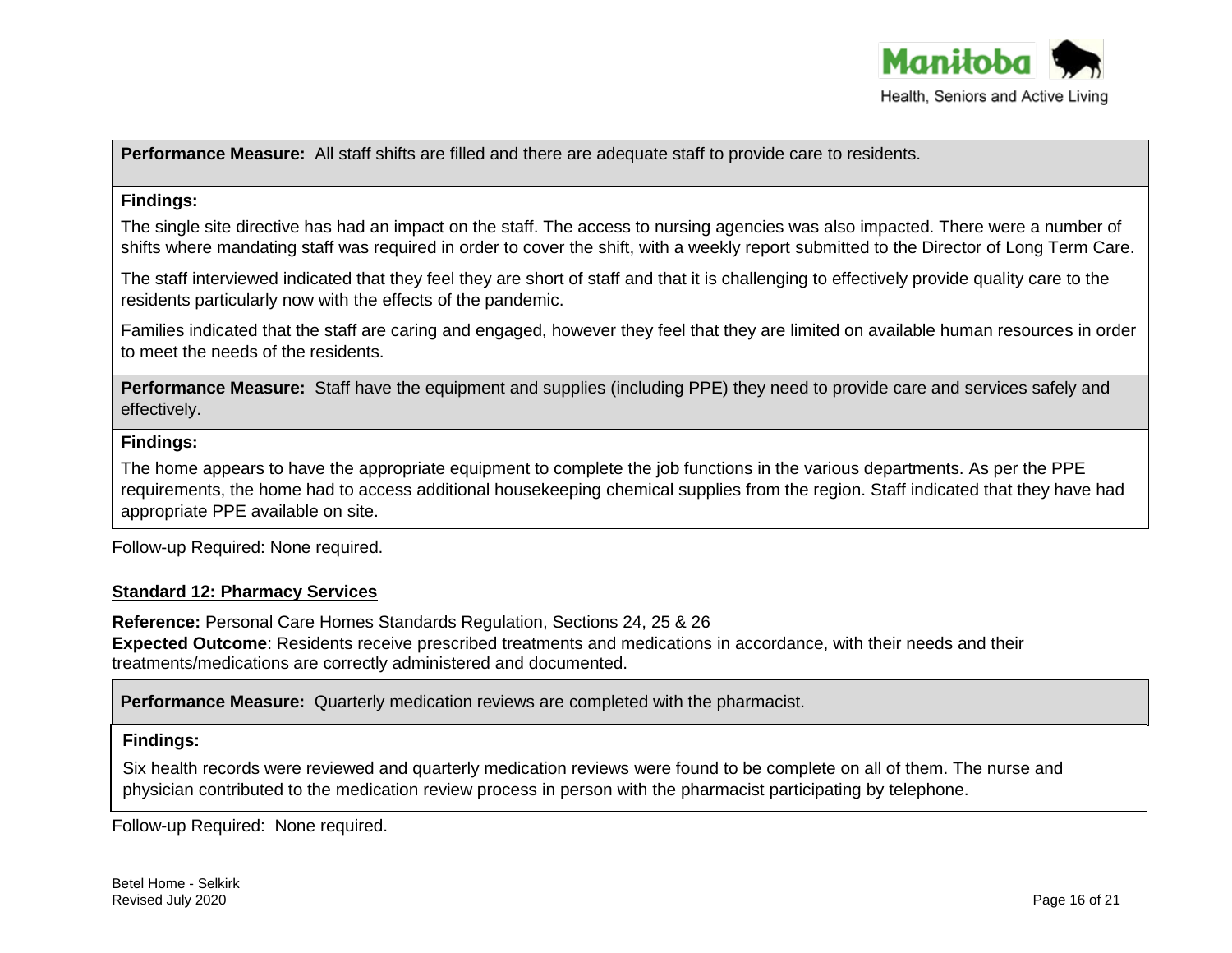

# **Standard 14: Nutrition and Food Services**

**Reference:** Personal Care Homes Standards Regulation section 28

**Expected outcome:** Residents nutritional needs are met in a manner that enhances their quality of life.

**Performance Measure:** Food services and dining arrangements comply with public health guidelines related to COVID-19.

# **Findings:**

Meal service was observed with staff assisting residents as required. Staff were observed to be adhering to appropriate infection control guidelines including PPE. There is a large dining area therefore residents were able to maintain social distancing for the most part. Additional sanitizing of the tables and chairs in being completed.

The residents interviewed commented that they get enough to eat however, they find the food is bland. They are missing being able to get food delivered from the local restaurants that would add some variety to what they are eating. One resident commented how kind the dietary staff were to give her some additional soup if there was some leftover.

**Performance Measure:** The PCH has effectively addressed any challenges relative to food procurement, storage and handling resulting from COVID-19.

# **Findings:**

Dietary services are provided by a contracted service. They experienced staff vacancies initially at the start of the pandemic.

The residents in the main dining room are provided with a plate service and unit five and six are provided tray delivery service from a cart. Initially the home experienced some food items that were not available in the pandemic, and made substitutions however, that is now resolved.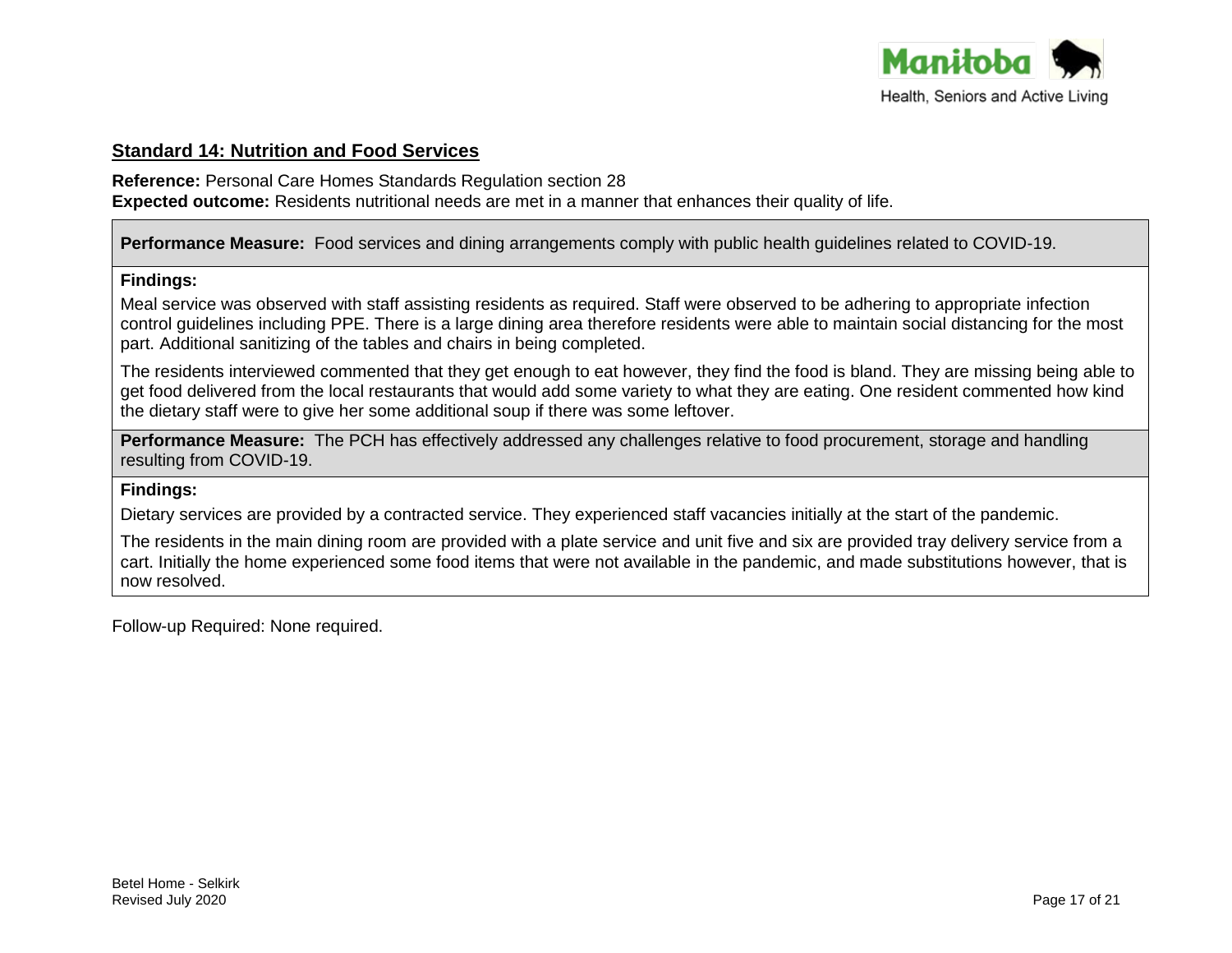

#### **Standard 17: Therapeutic Recreation**

**Reference**: Personal Care Home Standards Regulation, Section 31 **Expected Outcome:** Residents participate in therapeutic recreational programming that enhances their quality of life.

**Performance Measure:** Recreation programming has been maintained in a manner that adheres to infection prevention and control protocols and meets the needs of residents.

#### **Findings:**

Leadership team advised that the recreation program was severely impacted by the pandemic. The department was responsible for scheduling and facilitating the virtual, indoor and outdoor family visits. They did receive funding for two porters to support the processes. The department was creative in its ability to maintain some small group activities that were appreciated by the residents. A summer student has been hired for the recreation program.

The residents interviewed commented that they are missing the regular recreation activities. Bingo is missed. There is an additional recreational room on unit four, where they were able to host small group activities such at the Men's breakfast and a Women's brunch.

There is a "Friends in Need" mural on the wall in the hallway, where needs of the residents can be confidentially identified and visitors and families will take note and will purchase the item and the home ensures that the resident receives it.

Follow-up Required: None required.

# **Standard 18: Spiritual and Religious Care**

**Reference:** Personal Care Homes Standards Regulation, Section 32

**Expected Outcome**: Residents are free to practice their individual spiritual and religious customs and residents' spiritual needs are met in a way that enhances their quality of life.

**Performance Measure:** Spiritual care services continue to be provided to residents on a regular basis.

#### **Findings:**

Television and radio church services were available for the residents. For end of life care, spiritual care was considered an essential service, and after appropriate screening is completed, they are able to visit the resident and/or family. The hymn sing activities were discontinued due to concern of aerosol droplet transmission.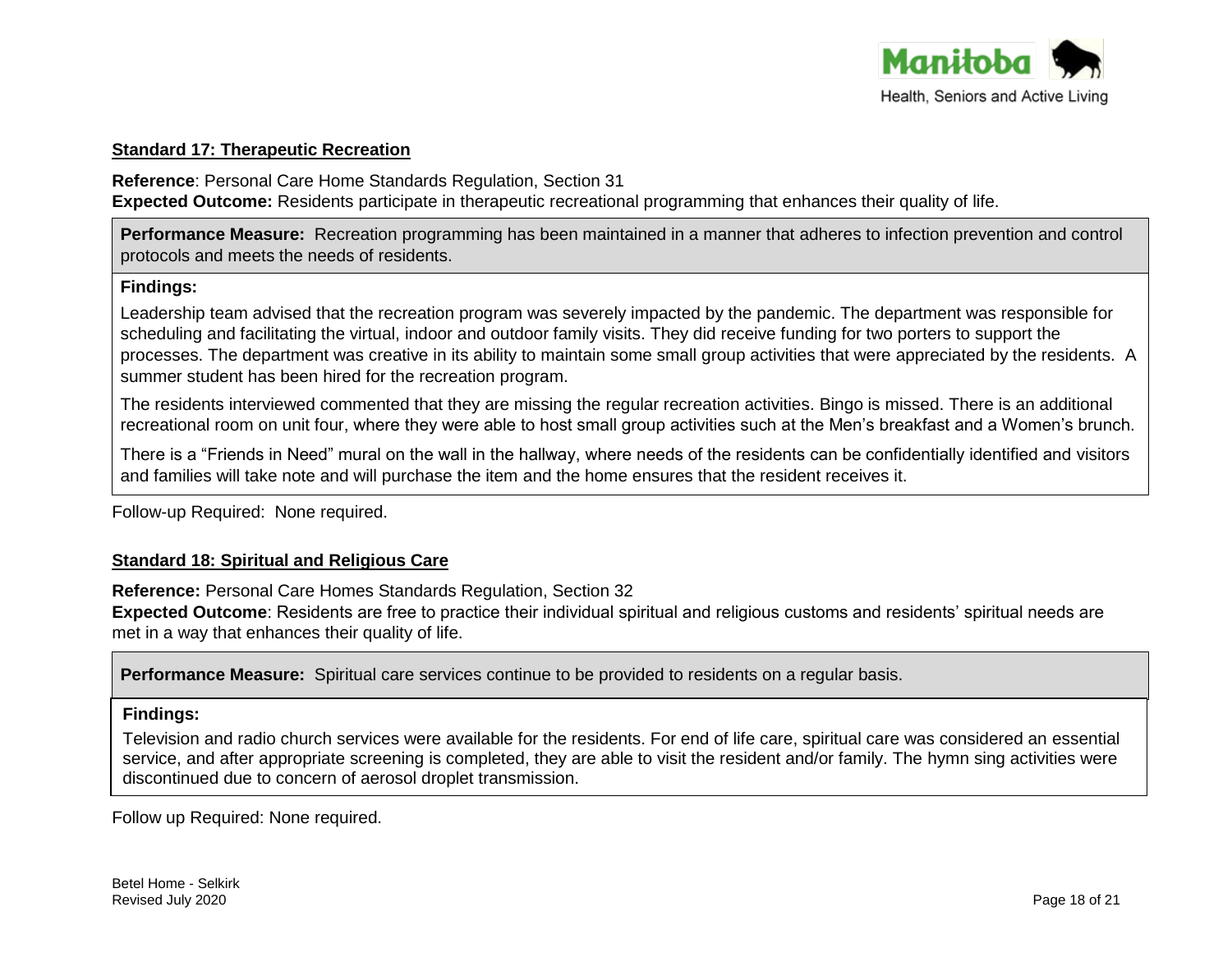

#### **Standard 20: Disaster Management Program**

**Reference:** Personal Care Homes Standards Regulation, Section 35 and Manitoba Fire Code, Section 2.8.3 – Performance Measure #20.18

**Expected Outcome:** Residents are provided with a safe environment. Threats/risks that threaten the safety of the environment are proactively identified, hazards minimized and steps taken to respond when disasters occur.

**Performance Measure:** There is documented evidence that fire drills are conducted at least once a month and a record is maintained.

# **Findings:**

The fire drills were reviewed for 2018, 2019 and current year to date. In August of 2018, a table top exercise was done as the air conditioning had broken down and it was very hot both inside and outside of the building. In March 2020, there was not a fire drill held due to the initial requirements for COVID-19 pandemic planning and the DORC had recently commenced his employment with the home. Otherwise, fire drills were held monthly.

Follow-up Required: None required.

# **Standard 21: Infection Control Program**

**Reference:** Personal Care Homes Standards, Section 36 **Expected Outcome**: Residents are protected from the spread of infection by an infection control program.

**Performance Measure:** Education/training on infection prevention and control (IP&C) has been offered to all staff since the onset of COVID-19.

# **Findings:**

The home has followed the Shared Health and Pubic Health guidelines. The clinical nurse manager and the educator have worked together to provide the staff with the required information. Education has been provided in small group settings, one on one education and the on-line learning program. Staff have received information via emails, team huddles and the COVID-19 binders on the units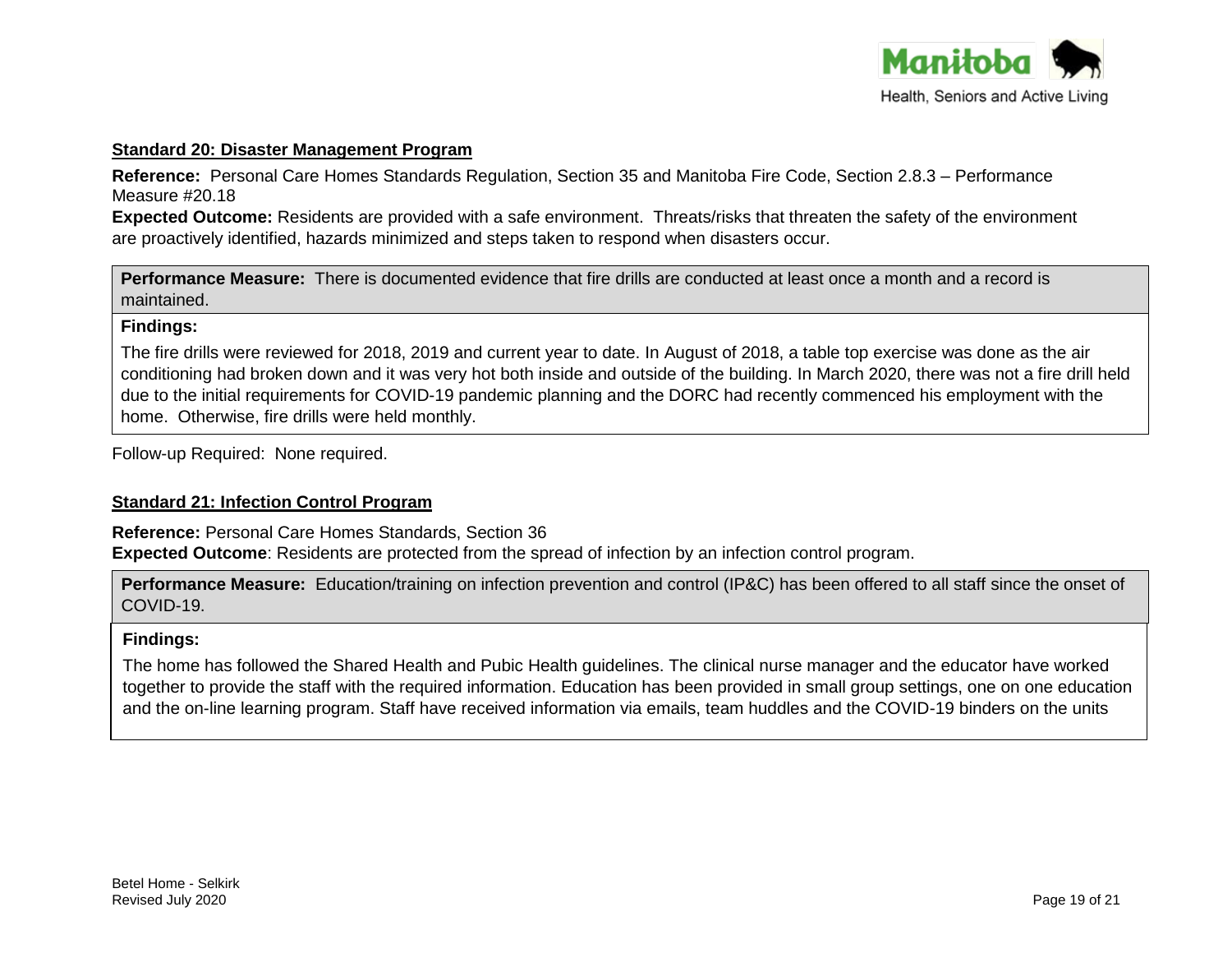

**Performance Measure:** Compliance with IP&C protocols is regularly monitored/audited.

# **Findings:**

Audits were completed for monitoring compliance, including hand hygiene audits as well as checking in with the staff that they have the information and equipment to complete their tasks safely. Staff indicated they feel informed regarding the Shared Health updates and information.

**Performance Measure**: Housekeeping procedures and cleaning schedules have been enhanced since the onset of COVID-19.

# **Findings:**

The housecleaning cleaning schedules have been enhanced with additional cleaning, including the high touch areas being cleaned more often throughout the day.

**Performance Measure:** Appropriate protocols/procedures are in place for the collection and handling of laundry (on and/or off-site).

# **Findings:**

Personal laundry is done on site. The linens are laundered by a regional laundry service. The carts are delivered to the receiving door and wiped down. No regional laundry staff enter the building.